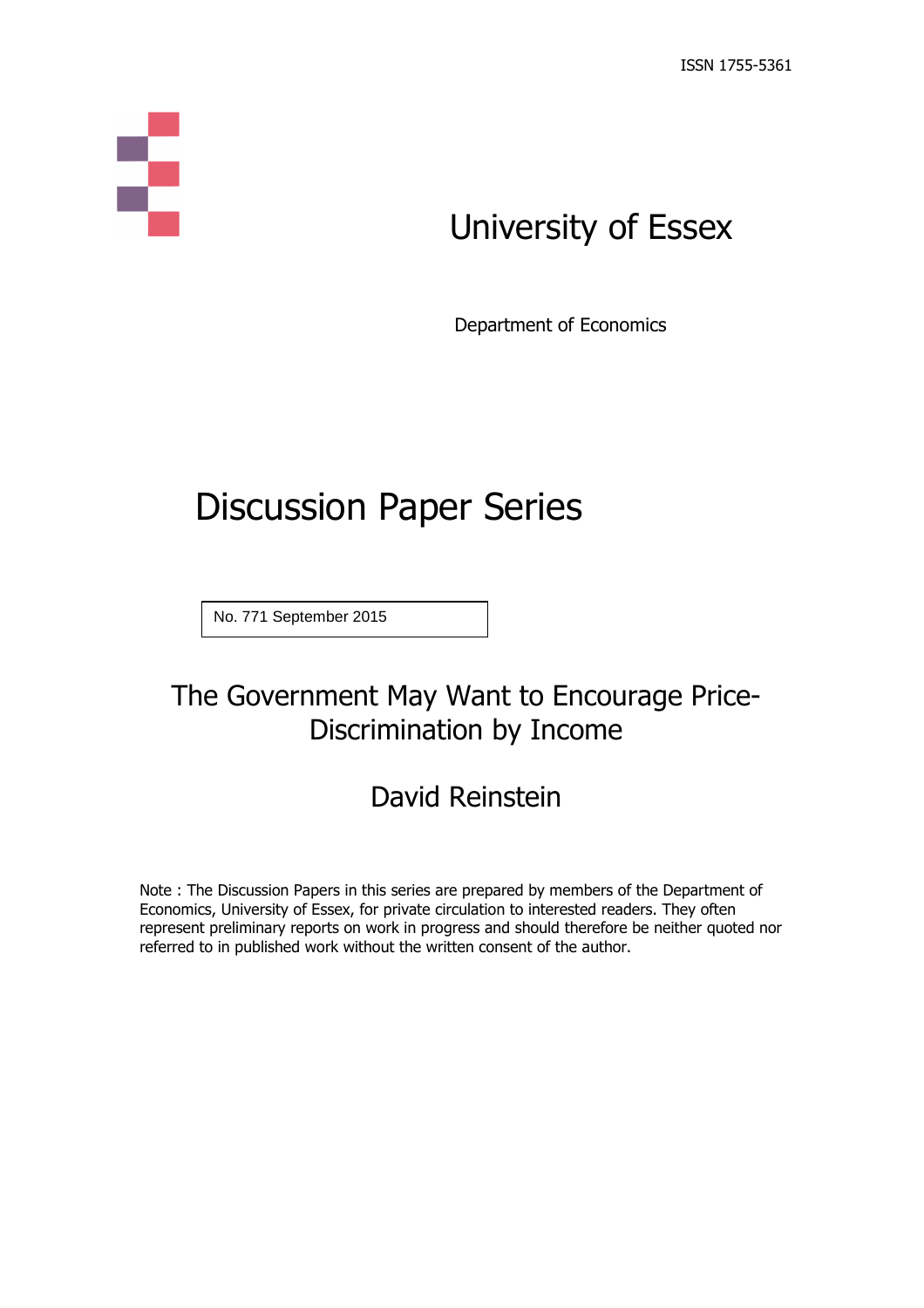## The Government May Want to Encourage Price-Discrimination by Income

*David Reinstein 1*

#### Abstract

Governments have unique private information about individual incomes. This suggests a new policy tool: consumers can be offered an "OpportunityCard" certifying their income, and firms can be allowed to price-discriminate on this basis. This is politically appealing: it should reduce consumption inequality through the use of market mechanisms, rather than through taxes and spending. However, the efficiency consequences are theoretically ambiguous. I propose a pilot field experiment to provide empirical evidence on output, efficiency, and practical issues.

*JEL Codes*: D04, D60, H21, L11, D82 *Keywords*: Price discrimination, inequality, policy proposals, optimal taxation, asymmetric information.

<sup>&</sup>lt;sup>1</sup>Department of Economics, University of Essex. Drein@essex.ac.uk.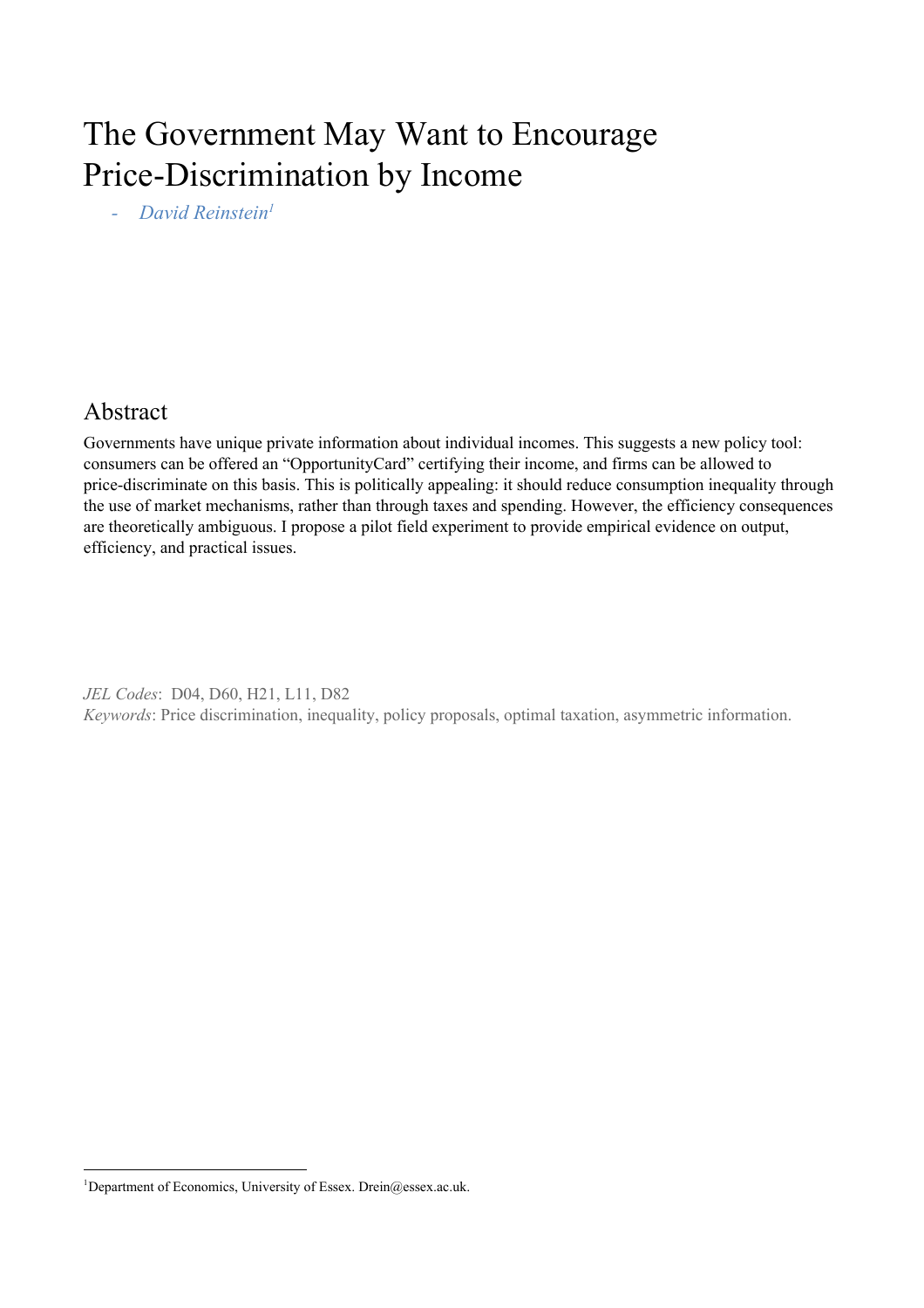#### **Introduction**

In recent decades the media have focused on two stories that fall squarely in the Econ 101 wheelhouse:

- 1. Economic forces have led to greater income and wealth inequality within wealthy countries, which government policies have been unable to redress.
- 2. Firms are increasingly differentiating their offerings and prices to each consumer; powered by "big data" and web tracking, and this has raised both privacy and equity concerns.<sup>2</sup>

Academic economists have responded to both trends. The growing body of work on inequality is well-known. While (third-degree) price discrimination has until recently been considered a passe topic, several papers have recently appeared in top journals.<sup>3</sup>

Although these two topics appear unrelated, price discrimination may play a valuable role in addressing inequality. Governments have access to an extremely important piece of private information: consumers' income, wealth, and family situation. Policymakers could certify this information in an "OpportunityCard" (OC) and allow firms to charge different prices on this basis; I call this "Income Based Price Discrimination" (IBPD). As poorer consumers naturally have a lower willingness-to-pay for most goods and services, they would tend to benefit from discounts, while wealthier consumers would typically be charged more.

#### **Benefits and costs**

This will not necessarily yield an efficiency gain.<sup>4</sup> The impact of third-degree price discrimination on consumer and total surplus has long been known to be ambiguous; recent work confirms the fundamental indeterminacy of the effect. The benefit is a potential output effect  $-$  new markets may be served; furthermore, in the presence of second-degree price discrimination, quantity/quality distortion may be reduced. The harm is to exchange efficiency, i.e., to the way a given output is allocated: those in an identifiable high-valuing group will tend to be charged more and consume less, while those in the low-valuing group will get a discount and consume more. The *net* effect depends on demand curvature and heterogeneity; several authors have derived conditions under different specifications; however, little empirical evidence has been presented. 6

Furthermore, the *redistributive* consequences of an OpportunityCard might be achieved more directly by taxes and transfers. In the framework of Diamond-Mirlees, there is a tradeoff between redistribution and efficient labor supply. A large literature on optimal taxation has extended this. Recent models<sup>7</sup> note that nonlinear (perhaps progressive) commodity taxes may do a better job at this than standard income taxes. Broadly speaking, we want to more heavily tax (i) goods that are complementary to leisure, and (ii) goods that are more attractive to higher-skilled agents who choose to work less than would be efficient. The differentiated prices stemming from an OC will be akin to a nonlinear commodity tax. However, as the goals (hence the "mechanism design problem") of the seller is distinct from that of the social planner, we do not know whether these prices will move incentives in the right or the wrong direction.

Thus, the main benefits of the OC must come either from:

(i) efficiency gains that depend on unknown demand parameters,

<sup>3</sup>In particular, Cowan (2012); Aguirre (2008); Aguirre et al. (2010); Bergemann et al. (2014).

<sup>6</sup>Some papers have presented empirical evidence for specific instances (e.g., Courty and Pagliero, 2012 for second-degree price discrimination); but these do not focus on implications for quantity or (consumer) surplus.

<sup>&</sup>lt;sup>2"</sup>Big data is coming for your [purchase](http://www.theguardian.com/commentisfree/2015/may/29/big-data-purchase-history-charge-you-more-money) history - to charge you more money", *The guardian*, 2015; ["Websites](http://www.wsj.com/articles/SB10001424127887323777204578189391813881534) Vary Prices, Deals Based on Users' [Information,](http://www.wsj.com/articles/SB10001424127887323777204578189391813881534)" *the Wall Street Journal*, 2012; "Different [Customers,](http://www.forbes.com/sites/adamtanner/2014/03/26/different-customers-different-prices-thanks-to-big-data/) Different Prices, Thanks To Big Data", *Forbes*, 2014; "Big Data Is an [Economic](http://www.huffingtonpost.com/nathan-newman/big-data-is-an-economic-j_b_6877256.htmll) Justice Issue, Not Just a Privacy Problem", *Huf ington Post*, 2015; "The [Government's](http://www.nytimes.com/2015/05/24/technology/the-governments-consumer-data-watchdog.html?_r=0) Consumer Data [Watchdog,"](http://www.nytimes.com/2015/05/24/technology/the-governments-consumer-data-watchdog.html?_r=0) *The New York Times*, 2015.

<sup>&</sup>lt;sup>4</sup>I am preparing an accessible outline of the application of this theory to IBPD: email to request.

<sup>5</sup>The seminal paper is Robinson (1933). Bergemann et al (2014) offer the most comprehensive analysis to date.

<sup>&</sup>lt;sup>7</sup> See Cremer & Gahvari (2002) and Saez (2002).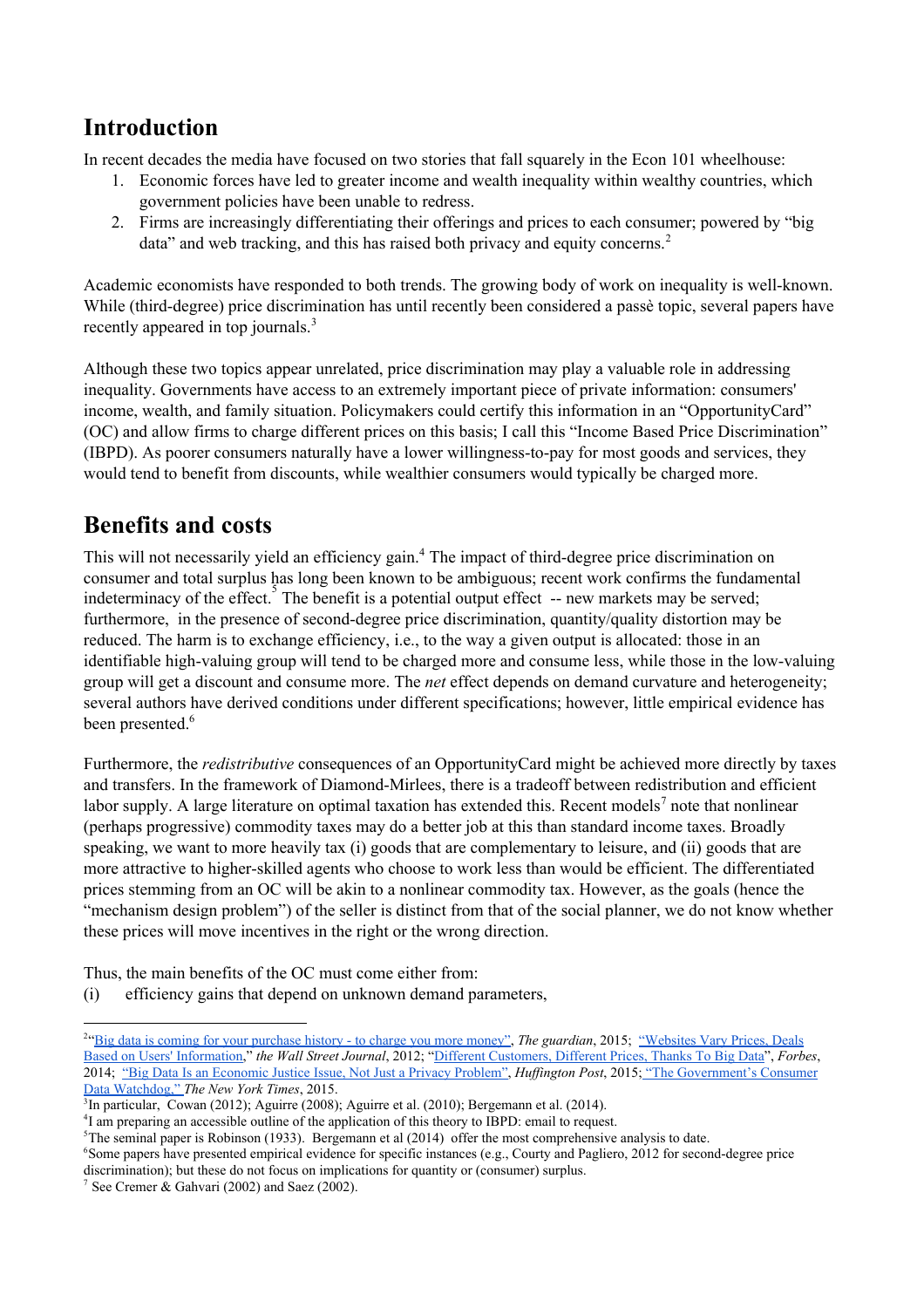- (ii) the ability to overcome political and practical barriers to welfareenhancing redistribution, *or*
- (iii) additional social and institutional benefits (discussed below).

#### Additional benefit: Incentive to report

Having an OpportunityCard may lead to increased purchasing power, hence encourage (poorer) people to report their incomes. Many countries with a low level of institutional development and social trust struggle to maintain systems of income taxes, benefits, public goods provision, and employment regulation. Where welfare and social insurance programs are difficult to establish, the "carrot" of IBPD may bring people out of the black market and into the formal system.

#### Additional benefit: Integration

As discounts are likely to be offered to those with lower incomes, the OpportunityCard will make it more likely that people with different incomes will shop, consume, vacation, and socialize in the same places. There may be important positive externalities to this. For example, an analysis of speed-dating choices by Michele Belot and Marco Francesconi suggests that assortative mating largely stems from the greater contact between people of the same socioeconomic class, rather than from preferences. Thus, greater "class mixing" in consumption may lead to more cross-class fraternization, and hence reduce inequality.

#### **Anticipated questions**

1. Why would firms want to offer discounts to the less-wealthy? Why would they want poorer consumers?

They would do this primarily because segmenting consumers would be *profitable.* They could gain an additional market -- the less-wealthy -- without having to reduce their prices for their existing, wealthier customers. Through the OpportunityCard they will be able to identify these less-wealthy consumers without extensive digging into demographic and behavioral indicators, without having to offer products of differing quantities and qualities just to get consumers to "self-select," and without requiring consumers to jump through hoops of complicated loyalty schemes and coupon clipping.

Some status-conscious firms want to be known for appealing to wealthier clientele; others prefer to avoid serving poor customers, seeing them as troublesome and difficult. These "snobbish" firms will not offer OC discounts. But many more *will* do.

#### *2. Why would wealthier people go along with this knowing they would be charged more?*

Higher-income consumers would not typically benefit from getting an OpportunityCard, and they would not need to show a card. As with existing loyalty cards, firms will have a "regular" price for those not showing this card. They may offer discounts to those who do show a card, or to those whose card shows their (adjusted) income is below some level.

#### *3. Wouldn't rich people just get poor people to buy on their behalf?*

To the extent that arbitrage is costless, price discrimination is impossible. Merchants will anticipate this, and will only tend to give discounts where they do not expect this to occur. Still, there is a wide range of goods and services where arbitrage is difficult or impossible, and we do see some differential pricing. For example, airlines offer various menus of prices, and supermarkets offer complicated bargains and personalized coupons. We do not typically see large groups of people standing outside of supermarkets buying and selling from one another, or re-selling mayonnaise on EBay.

#### 4. *If this is profitable and practical, why is it not already being done?*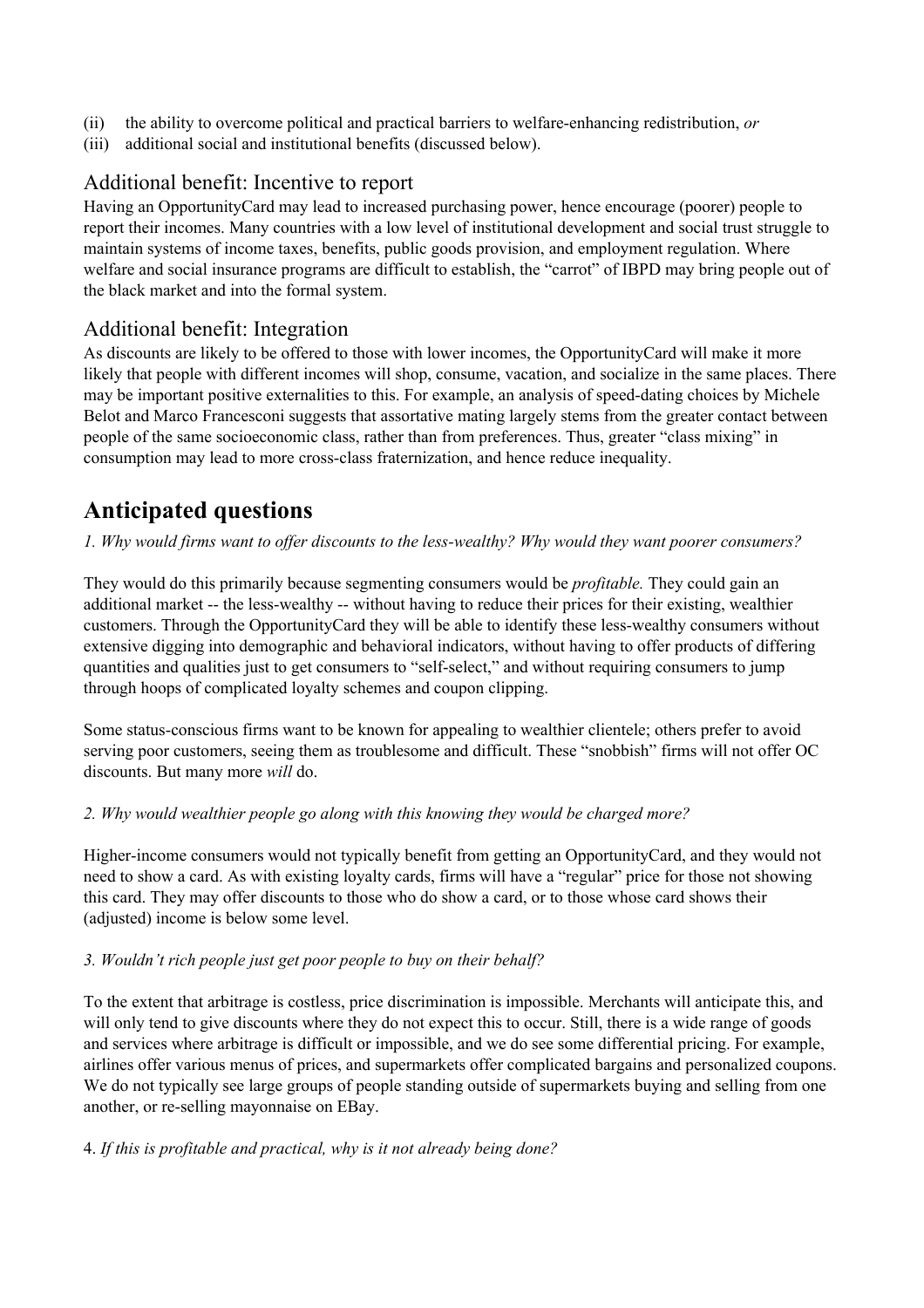This is a natural question for any new proposal; economists believe that money is not left on the table. While some discounts *have* been offered based on income, these have mainly been for public services, utilities, and products provided by nonprofits, such as local authorities and schools and universities. These are usually justified based on social — rather than profit — motives.

Even if IBPD is not a "new idea under the sun", several obstacles may have limited its use; some of these may be removed by government. The legal and regulatory environment (in the USA and elsewhere) for price discrimination is complex and often opaque, and consumers often perceive unfairness.<sup>8</sup> There are important concerns about privacy and verification of income. There are also practical barriers: while loan guarantors often ask for proof of (high enough) income, and US universities base financialaid on parents' (having low enough) income, these are big-ticket items in already bureaucratic environments. Verifying income may be too cumbersome for individual smaller transactions. Even if a private organization could verify income, there may be a freeriding problem: the firm that pioneered the OpportunityCard might not capture all of the resulting profit.

#### **A Proposed Field Trial**

As noted, theoretical predictions are ambiguous for many key outcomes, including output, consumer welfare, and social welfare, and there is little relevant empirical work. A policy trial run as a controlled field experiment could provide evidence on critical parameters and outcomes for relevant domains. E.g., in industries and markets where IBPD is possible, how would an OpportunityCard affect outcomes?

#### *Practical questions*

- 1. Would its administration and verification be practical and feasible?
- 2. Would it be used by (poorer) consumers, or would it be stigmatized?

#### *Fundamental economic questions*

- 3. Which businesses and products would offer (deeper) discounts to the poor? (This will provide valuable information on relative price elasticities.)
- 4. Where it is used, would total trade (output) increase (a necessary condition for a net welfare improvement)?
- 5. What would be the welfare consequences? (These could be estimated in the context of a structural model.)

There are several options for a field trial. For the practical questions (1 and 2) a "proof of concept" trial would be sufficient. For the deeper economic questions (3–5) a randomized treatment and control difference-in-differences approach may be ideal.

As in all field experiments, a data collection strategy will be critical. Fortunately, some measures of aggregate sales, prices, and output are already collected for taxation, regulation, inflation-calculation, and regional/national accounting purposes.

#### Treatments

The trial should involve the selective introduction of the OpportunityCard, or another means of verifying, allowing, and perhaps encouraging IBPD. As noted, this information is already available to most governments, and no individuals would be required to release any additional information unless they *chose* to obtain such a card.

<sup>&</sup>lt;sup>8</sup> A recent report from the Annenberg Center finds that a majority of American internet-users "do not know it is legal for an online [or offline] store to charge different people different prices..." and 76% agree that "it would bother me to learn that other people pay less than I do for the same products.'